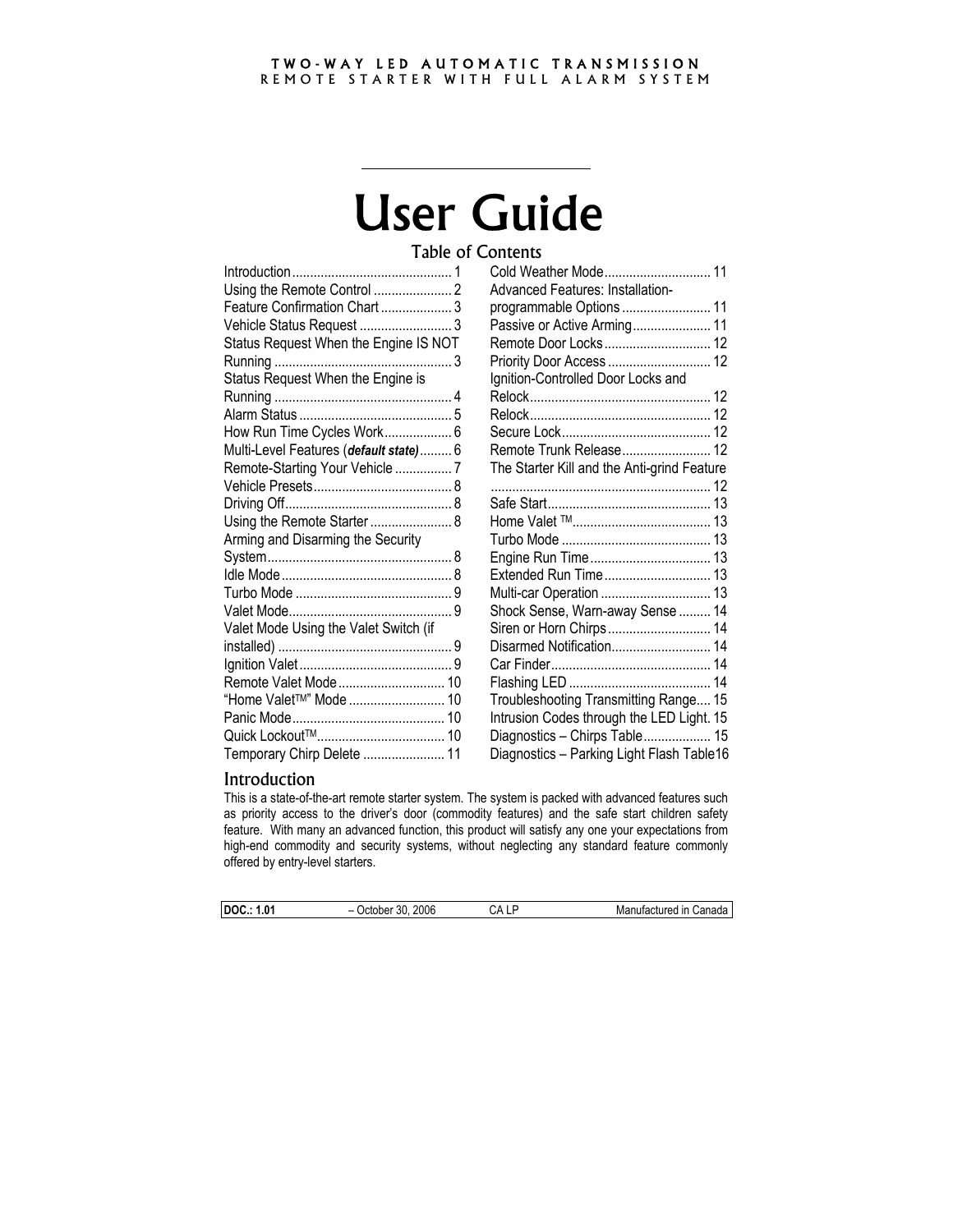## **INDUSTRY CANADA USER NOTICE:**

Operation is subject to the following two conditions: (1) this device may not cause interference, and (2) this device must accept any interference, including interference that may cause undesired operation of the device.

To reduce potential radio interference to other users, the antenna type and its gain should be so chosen that the equivalent isotropically radiated power (EIRP) is not more than that required for successful communication.

## **FCC USER NOTICE (U.S.A.):**

This device complies with Part 15 of the FCC Rules. Operation is subject to the following two conditions: (1) this device may not cause harmful interference, and (2) this device must accept any interference received, including interference that may cause undesired operation.

NOTE: The manufacturer is not responsible for any radio or TV interference caused by unauthorized modifications to this equipment. Such modifications could void the user's authority to operate the equipment.

# Using the Remote Control

Your remote starter is equipped with a 5-button multi-channel remote control. It can operate two independent vehicles equipped with a remote starter (see **Multi-car operation** section on page 13). The functions of the transmitter are as follows:



- Pressing and holding the **LOCK** button for more than 3 seconds will lock all doors and will send a constant pulse as long as the **LOCK** button is held down (maximum of 15 seconds). This constant pulse can be configured to activate certain functionalities such as rolling up the windows – **Please refer to your installer to see if your vehicle is compatible with this option.**
- Pressing and holding the **UNLOCK** button for more than 3 seconds will unlock all doors and will send a constant pulse as long as the **UNLOCK** button is held down (maximum of 15 seconds). This constant pulse can be configured to activate certain functionalities such as rolling down the windows – **Please refer to your installer to see if your vehicle is compatible with this option.**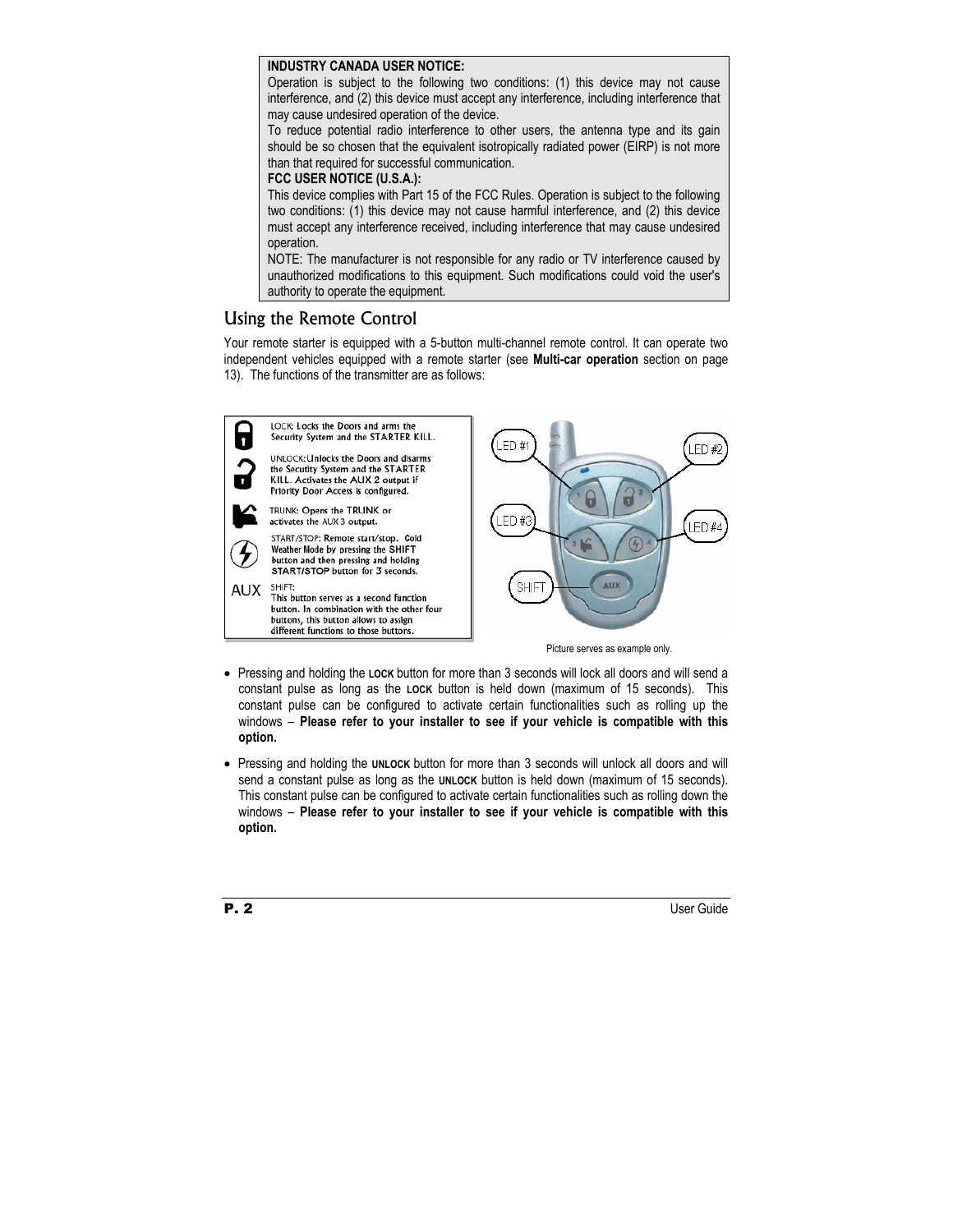| Feature                              | <b>LED#1</b> | <b>LED#2</b> | <b>LED#3</b> | LED <sub>#4</sub> | Beep(s)        |
|--------------------------------------|--------------|--------------|--------------|-------------------|----------------|
| Lock                                 | 3 flashes    | X            | X            | X                 |                |
| Unlock                               | X            | 3 flashes    | X            | X                 | $\overline{2}$ |
| Trunk                                | X            | X            | 3 flashes    | X                 | 1              |
| Start                                | X            | X            | X            | 3 flashes         | 1              |
| Running                              | X            | X            | X            | 3 flashes         | 3              |
| Stop                                 | X            | X            | X            | 3 flashes         | $\overline{2}$ |
| <b>Entering Cold</b><br>Weather Mode | X            | X            | X            | 3 flashes         | $1+2$          |
| <b>Exiting Cold</b><br>Weather Mode  | X            | X            | X            | 3 flashes         | $1 +  1$       |
| Home Valet                           | 3 flashes    | X            | X            | 3 flashes         | $\overline{2}$ |
| Valet Mode                           | 3 flashes    | X            | X            | 3 flashes         | 1              |
| <b>Exit Valet Mode</b>               | X            | 3 flashes    | X            | 3 flashes         | 1              |

# Feature Confirmation Chart

# Vehicle Status Request

The status request feature allows the user to see the status of the vehicle  $\longrightarrow$  i.e.: if the doors are locked or unlocked or if the vehicle is in cold weather mode, home valet mode, in valet mode or how much time is left in the run time cycle. The following charts (Tables 1, 2 and 3) indicate the confirmation sequences.

#### **To retrieve the vehicle status:**

Press and release the **SHIFT** button then press and release the **TRUNK** button (there will be a beep). The transmitter will then flash the corresponding sequence of LEDs depending on the vehicle's status.

- x **If the engine is NOT running**, refer to Table 1.
- x **If the engine IS running under a remote start**, refer to Table 2 (if the doors are locked) or refer to Table 3 (if the doors are unlocked).

The status request feature is a two-step procedure:

- The first sequence of flashes denotes if the vehicle's doors are locked or unlocked.
- The second sequence of flashes (if applicable) denotes if the vehicle is *Cold weather mode*, *Home valet mode*, or, *Valet mode*.
- If there is no second sequence transmission, that the vehicle is not in any of the three (3) mentioned features (*Cold weather mode*, *Home valet mode* or *Valet mode*).

# Status Request When the Engine IS NOT Running

| <b>STATUS</b>   | <b>SEQUENCE</b>                         | <b>LED#1</b> | <b>LED#2</b> | LED#3    | LED <sub>#4</sub> | Beep(s) |
|-----------------|-----------------------------------------|--------------|--------------|----------|-------------------|---------|
| Lock            |                                         | 3 flashes    |              | $\cdots$ |                   |         |
| <b>Unlock</b>   |                                         | Λ            | 3 flashes    | ⋏        |                   |         |
|                 | $1st$ sequence if<br>locked             | 3 flashes    | ⋏            | Χ        | X                 | 2       |
| Cold<br>Weather | 1 <sup>st</sup> sequence if<br>unlocked | Χ            | 3 flashes    | Χ        | Χ                 | 2       |
|                 | 2 <sup>nd</sup> sequence                |              |              |          | second            |         |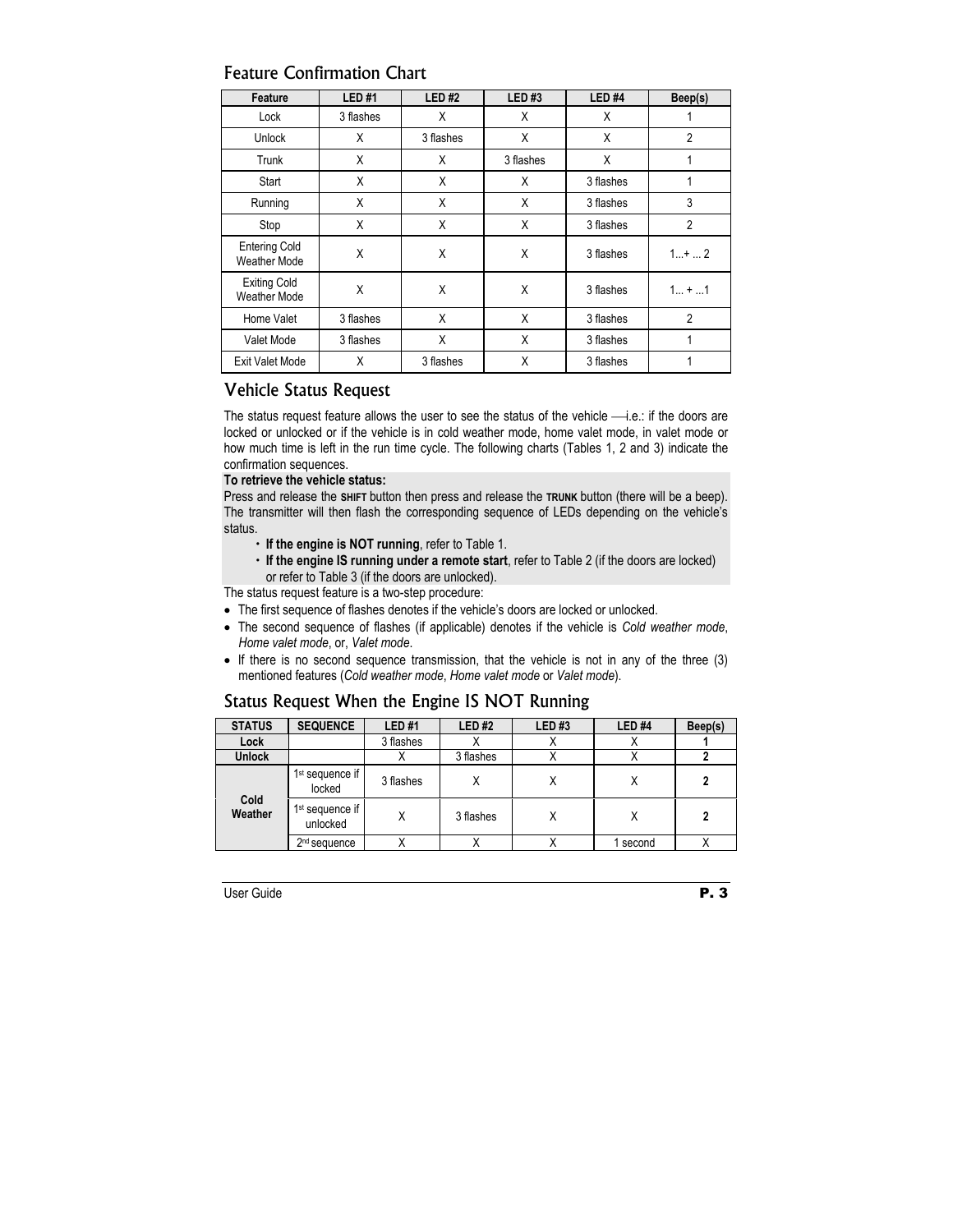| <b>STATUS</b> | <b>SEQUENCE</b>                         | <b>LED#1</b> | LED#2     | LED#3 | LED#4    | Beep(s)        |
|---------------|-----------------------------------------|--------------|-----------|-------|----------|----------------|
|               | 1 <sup>st</sup> sequence if<br>locked   | 3 flashes    | X         | X     | X        | $\overline{2}$ |
| Home<br>Valet | 1 <sup>st</sup> sequence if<br>unlocked | X            | 3 flashes | Χ     | Χ        | $\overline{2}$ |
|               | 2 <sup>nd</sup> sequence<br>second      |              | X         | X     | 1 second | Χ              |
|               | 1 <sup>st</sup> sequence if<br>locked   | 3 flashes    | X         | Χ     | X        |                |
| Valet<br>Mode | 1 <sup>st</sup> sequence if<br>unlocked | Χ            | 3 flashes | Χ     | Χ        |                |
|               | 2 <sup>nd</sup> sequence                | second       | X         | Χ     | second   | Χ              |

**Table 1** 

# Status Request When the Engine is Running

|                                   | When the vehicle's doors are locked: |              |              |              |                   |         |  |  |  |
|-----------------------------------|--------------------------------------|--------------|--------------|--------------|-------------------|---------|--|--|--|
| <b>RUN TIME</b>                   | <b>SEQUENCE</b>                      | LED#1        | LED#2        | LED#3        | LED <sub>#4</sub> | Beep(s) |  |  |  |
| If there is<br>more than          | 1 <sup>st</sup> sequence             | 3 flashes    | X            | X            | X                 | 3       |  |  |  |
| 3/4 of run<br>time cycle          | 2 <sup>nd</sup> sequence             | ON for 1-sec | ON for 1-sec | ON for 1-sec | ON for 1-sec      | X       |  |  |  |
| If there is<br>more than          | 1 <sup>st</sup> sequence             | 3 flashes    | X            | X            | X                 | 3       |  |  |  |
| half of run<br>time cycle         | 2 <sup>nd</sup> sequence             | ON for 1-sec | ON for 1-sec | ON for 1-sec | X                 | X       |  |  |  |
| If there is<br>more than          | 1 <sup>st</sup> sequence             | 3 flashes    | X            | X            | X                 | 3       |  |  |  |
| $1/4$ of run<br>time cycle        | 2 <sup>nd</sup> sequence             | ON for 1-sec | ON for 1-sec | X            | X                 | X       |  |  |  |
| If there is less<br>than $1/4$ of | 1 <sup>st</sup> sequence             | 3 flashes    | X            | X            | X                 | 3       |  |  |  |
| run time cycle                    | 2 <sup>nd</sup> sequence             | ON for 1-sec | X            | X            | X                 | X       |  |  |  |

**Table 2**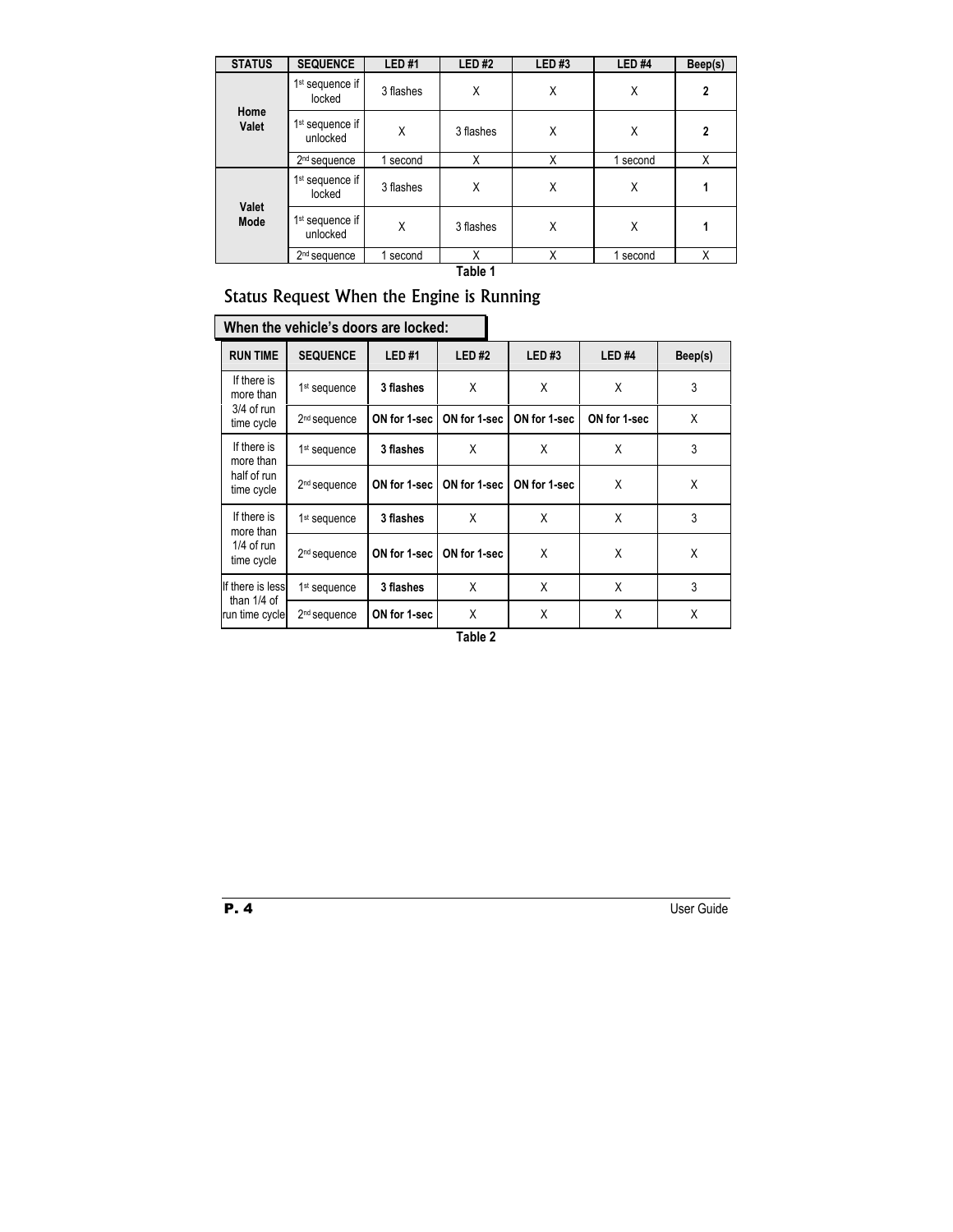# **When the vehicle's doors are unlocked:**

| <b>RUN TIME</b>                         | <b>SEQUENCE</b>          | <b>LED#1</b>                            | LED#2     | LED#3                                | LED <sub>#4</sub>                                 | Beep(s) |
|-----------------------------------------|--------------------------|-----------------------------------------|-----------|--------------------------------------|---------------------------------------------------|---------|
| If there is<br>more than                | 1 <sup>st</sup> sequence | X                                       | 3 flashes | X                                    | Χ                                                 | 3       |
| $3/4$ of run<br>time cycle              | 2 <sup>nd</sup> sequence |                                         |           |                                      | ON for 1-secON for 1-secON for 1-sec ON for 1-sec | X       |
| If there is<br>more than                | 1 <sup>st</sup> sequence | X                                       | 3 flashes | X                                    | X                                                 | 3       |
| half of run<br>time cycle               | 2 <sup>nd</sup> sequence |                                         |           | ON for 1-secON for 1-secON for 1-sec | X                                                 | X       |
| If there is<br>more than                | 1 <sup>st</sup> sequence | X                                       | 3 flashes | X                                    | X                                                 | 3       |
| $1/4$ of run<br>time cycle              | 2 <sup>nd</sup> sequence | ON for 1-secON for 1-sec                |           | X                                    | X                                                 | X       |
| If there is                             | 1 <sup>st</sup> sequence | X                                       | 3 flashes | X                                    | Χ                                                 | 3       |
| less than<br>$1/4$ of run<br>time cycle |                          | X<br>$2nd$ sequence <b>ON</b> for 1-sec | X         | X                                    | Χ                                                 |         |

**Table 3** 

# Alarm Status

| <b>STATUS</b>    | <b>SEQUENCE</b>               | LED#1                                                |                      | <b>LED#2</b>   |                        | <b>LED#3</b>   |                                | LED <sub>#4</sub> | Beep(s)    |
|------------------|-------------------------------|------------------------------------------------------|----------------------|----------------|------------------------|----------------|--------------------------------|-------------------|------------|
| Door             | If door is<br>opened          | $\mathbf{1}$ .<br>flash<br>2.<br>flash               | 1.<br>2.             | flash<br>X     | 1.<br>2.               | flash<br>X     | $\mathbf{1}$ .<br>2.           | flash<br>X        | continuous |
| Hood             | If hood is<br>opened          | flash                                                |                      | flash          |                        | flash          |                                | flash             | continuous |
| Ignition         | If ignition is<br>turned ON   | $\overline{1}$ .<br>flash<br>2.<br>Χ                 | $\mathbf{1}$ .<br>2. | flash<br>X     | 1.<br>$\mathbf{2}$     | flash<br>X     | $\mathbf{1}$ .<br>$\mathbf{2}$ | flash<br>flash    | continuous |
| <b>Shock</b>     | If shock<br>activated         | $\mathbf{1}$ .<br>flash<br>$\overline{2}$ .<br>flash | 1.<br>2.             | flash<br>flash | 1.<br>$\overline{2}$ . | flash<br>X     | $\mathbf{1}$ .<br>2.           | flash<br>X        | continuous |
| <b>Trunk</b>     | If trunk is<br>opened         | 1.<br>flash<br>2.<br>Χ                               | 1.<br>2.             | flash<br>X     | 1.<br>$\overline{2}$   | flash<br>flash | $\mathbf{1}$<br>2.             | flash<br>X        | continuous |
| Remote<br>finder | Valet switch<br>on for 3 sec. | Χ                                                    |                      | Χ              |                        | Χ              |                                | χ                 | continuous |

**Table 4**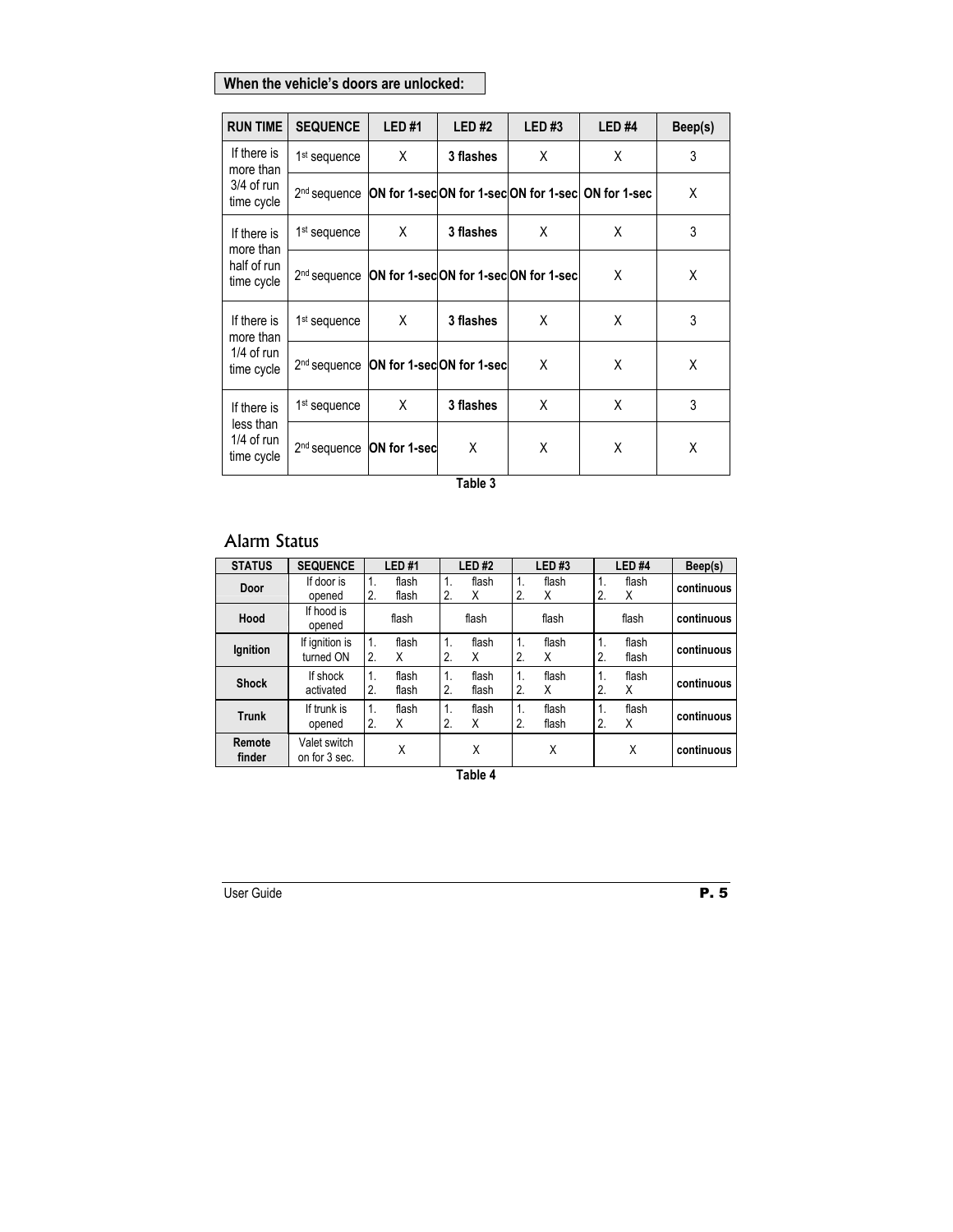| <b>RUN TIME</b>             | LED #1 will turn              | LED #2 will turn                         | LED #3 will turn                      | LED #4 will turn                        |
|-----------------------------|-------------------------------|------------------------------------------|---------------------------------------|-----------------------------------------|
| <b>CYCLE</b>                | itself off when               | itself off                               | itself off                            | itself off                              |
| 3-minute run                | the cycle will                | 2 minutes into                           | 1 minutes into                        |                                         |
| time cycle                  | have ended.                   | the cycle.                               | the cycle.                            |                                         |
| 8-minute run                | the cycle will                | $\dots$ 7 minutes into                   | $\dots$ 5 minutes into                | 3 minutes into                          |
| time cycle                  | have ended.                   | the cycle.                               | the cycle.                            | the cycle.                              |
| 15-minute run<br>time cycle | the cycle will<br>have ended. | minutes into<br>$\dots$ 11<br>the cycle. | 7 minutes into<br>the cycle.          | 4 minutes into<br>the cycle.            |
| 20-minute run               | the cycle will                | $\dots$ 15 minutes                       | $\dots$ 10 minutes                    | $\dots$ 5 minutes into                  |
| time cycle                  | have ended.                   | into the cycle.                          | into the cycle.                       | the cycle.                              |
| 25-minute run<br>time cycle | the cycle will<br>have ended. | 19 minutes<br>into the cycle.            | $\dots$ 13 minutes<br>into the cycle. | minutes into<br>$\dots$ 7<br>the cycle. |
| 30-minute run<br>time cycle | the cycle will<br>have ended. | 23 minutes<br>into the cycle.            | 16 minutes<br>into the cycle.         | minutes into<br>9<br>the cycle.         |

# How Run Time Cycles Work

**Table 5** 

**Example:** If the vehicle was programmed with a run time cycle of 15 minutes and the engine was running (under a remote start) for 5 minutes (meaning there is 10 minutes left in the run time cycle), LEDs #1 #2 and #3 would light up. LED #3 will turn itself off when there will be 8 minutes or less left in the run time cycle.

# Multi-Level Features (*default state)*

**Basic Features (***press the SHIFT* button *1X)*

| <b>SHIFT</b> |  | .aux 2 |
|--------------|--|--------|
| <b>SHIFT</b> |  |        |
| <b>SHIFT</b> |  |        |

#### **Multi-Car Operation** (*press the SHIFT* button *2X)*

| <b>SHIFT</b> | $\rightarrow$    | <b>SHIFT</b> |                                             |
|--------------|------------------|--------------|---------------------------------------------|
| <b>SHIFT</b> | $\rightarrow$    | <b>SHIFT</b> | UNLOCK: $\ldots$ 2 <sup>nd</sup> car unlock |
| <b>SHIFT</b> | $\rightarrow$    | <b>SHIFT</b> | START/STOP:  2 <sup>nd</sup> car start/stop |
| <b>SHIFT</b> | $\triangleright$ | <b>SHIFT</b> |                                             |

#### **Customized Features** (*press the SHIFT* button *3X)*

(*May not be applicable for certain vehicles*)

Your installer can add customized features such as turning on the radio, opening sliding doors, etc.

|  |  |                                                                                                                                                                                  | customized feature 1 |
|--|--|----------------------------------------------------------------------------------------------------------------------------------------------------------------------------------|----------------------|
|  |  | $SHIFT \rightarrow SHIFT \rightarrow SHIFT \rightarrow $                                                                                                                         | customized feature 2 |
|  |  |                                                                                                                                                                                  | customized feature 3 |
|  |  | $\text{SHIFT} \quad \triangleright \quad \text{SHIFT} \quad \triangleright \quad \text{SHIFT} \quad \triangleright \quad \dots \dots \dots \dots \dots \dots \text{START/STOP:}$ | customized feature 4 |

By default, the multi-level features are programmed as follows:

- Level 1 (Basic Features)
- $\cdot$  Level 2 (Multi car operation)
- Level 3 (Customized Features)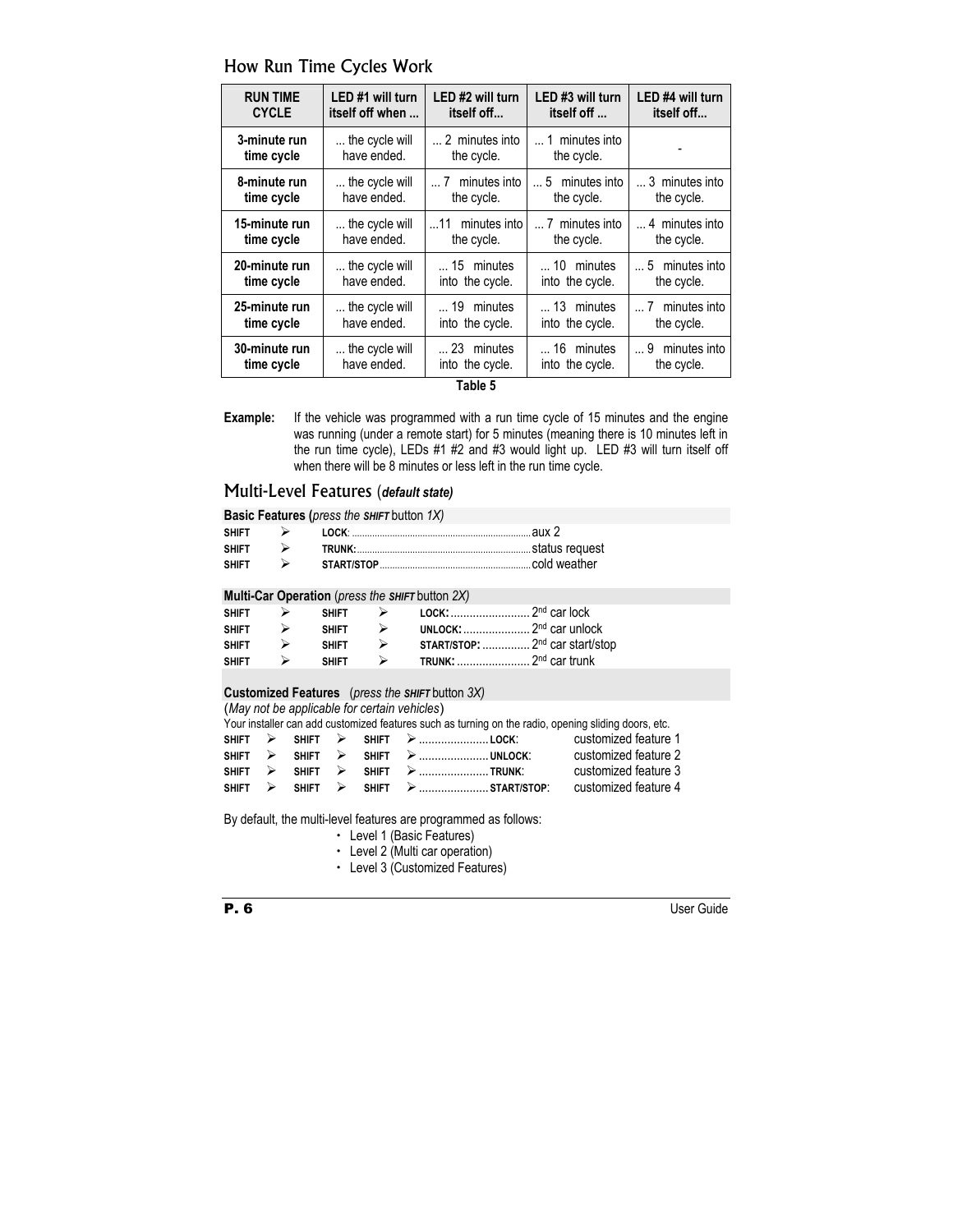- x To access a feature that is programmed as level 1, press the **SHIFT** button once followed by the desired function.
- x To access a feature that is programmed as level 2, press the **SHIFT** button twice followed by the desired function.
- x To access a feature that is programmed as level 3, press the **SHIFT** button three times followed by the desired function.

Your installer can customize the system as to personalize these multi-level features in an order that best suits you. Your options are:

| Option 1:                                                                                                                      |           |                                              |  |  |  |
|--------------------------------------------------------------------------------------------------------------------------------|-----------|----------------------------------------------|--|--|--|
| Level 1 (requires pressing the SHIFT button 1X) $\rightarrow$<br>Level 2 (requires pressing the SHIFT button 2X) $\rightarrow$ |           | Multi-car operation<br><b>Basic features</b> |  |  |  |
| Level 3 (requires pressing the SHIFT button $3X$ ) $\rightarrow$                                                               |           | Customized features                          |  |  |  |
| <b>Option 2:</b>                                                                                                               |           |                                              |  |  |  |
| Level 1 (requires pressing the SHIFT button 1X) $\rightarrow$                                                                  |           | <b>Basic features</b>                        |  |  |  |
| Level 2 (requires pressing the SHIFT button 2X) $\rightarrow$                                                                  |           | Multi-car operation                          |  |  |  |
| Level 3 (requires pressing the SHIFT button $3X$ ) $\rightarrow$                                                               |           | <b>Customized features</b>                   |  |  |  |
|                                                                                                                                | Option 3: |                                              |  |  |  |
| Level 1 (requires pressing the SHIFT button 1X) $\rightarrow$                                                                  |           | Customized features                          |  |  |  |
| Level 2 (requires pressing the SHIFT button 2X) $\rightarrow$                                                                  |           | Multi-car operation                          |  |  |  |
| Level 3 (requires pressing the SHIFT button $3X$ ) $\rightarrow$                                                               |           | <b>Basic features</b>                        |  |  |  |
| <b>Option 4:</b>                                                                                                               |           |                                              |  |  |  |
| Level 1 (requires pressing the SHIFT button 1X) $\rightarrow$                                                                  |           | <b>Basic features</b>                        |  |  |  |
| Level 2 (requires pressing the SHIFT button 2X) $\rightarrow$                                                                  |           | Customized features                          |  |  |  |
| Level 3 (requires pressing the SHIFT button 3X) $\rightarrow$                                                                  |           | Multi-car operation                          |  |  |  |

**Example:** If the multi-level features were set to option 3, the setup would be as follows:

- $\cdot$  Level 1  $\rightarrow$  Customized feature
- Evel 2  $\rightarrow$  Multi car operation
- $\cdot$  Level 3  $\rightarrow$  Basic features

The **"Basic features"** are now programmed as level 3 and therefore:

- x To access the **aux.2** feature, the user needs to press on the **SHIFT** button **three** (3) times followed by the **LOCK** button.
- x To access the **status request** feature, the user needs to press on the **SHIFT** button **three** (3) times followed by the **TRUNK** button.
- x To access **cold weather mode**, the user needs to press on the **SHIFT** button **three** (3) times followed by the **START/STOP** button.

**Note:** When using the companion remote, Shift button must be pressed twice quickly the first time. For instance, to access *customized feature 1***,** press **SHIFT** twice quickly, **SHIFT** and **SHIFT** again followed by Lock.

# Remote-Starting Your Vehicle

Press the **START/STOP** button for approx. 1 second. The parking lights will come **ON** and the transmitter will beep once to inform you that the remote starter has received your signal. Approximately 5 seconds later, the engine will start. The transmitter will beep 3 times and the parking lights will remain **ON** during the pre-programmed run time of the engine.

If the vehicle does not start at the first attempt, the system will shut down, wait a few seconds and try to start the engine again. There will be 3 start attempts before the system gives up.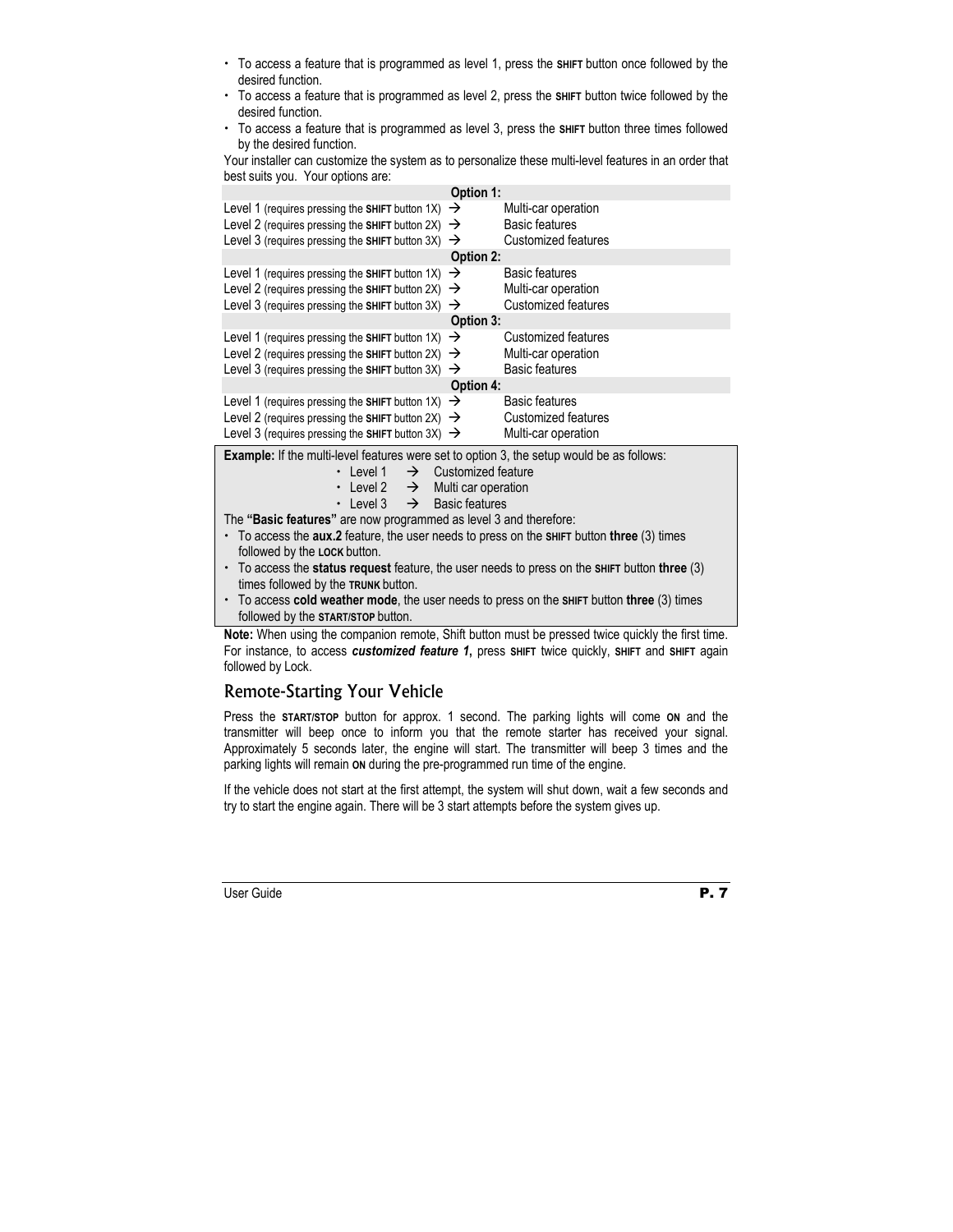## Vehicle Presets

#### **Heater & Heated Seats**

When leaving the vehicle it is recommended to preset the accessory controls in preparation for the next remote start. Settings for the blower motor (fan), front and rear, as well as heated seats (if equipped) should not be left on **HIGH**. It is recommended to leave the settings on **LOW** or **MEDIUM** instead.

## **Windshield Wipers & Radio & Headlights**

Certain vehicles require the radio and / or windshield wiper and / or headlight circuits to become energized while running under remote start. When leaving the vehicle you must ensure that the windshield wiper and headlight switches are **OFF**. Leaving the headlight switch **ON** on certain types of vehicles could cause them to remain **ON** even after remote starter shut down, resulting in a dead battery.

## Driving Off

With the vehicle running under remote control, press the UNLOCK button to disarm the security system and unlock the doors. Enter the vehicle and do the following:

Turn the ignition key to the **IGNITION ON (RUN)** position. (**Do not turn the key** to the **CRANK** position while the engine is running. This would cause the starter motor to re-engage.)

Press the brake pedal to disengage the remote starter unit.

You are now ready to drive off.

# Using the Remote Starter

#### Arming and Disarming the Security System

To **disarm** the alarm and Starter Kill (if installed) and unlock the doors (if installed):

1. Press and hold the **UNLOCK** button for approx. 1 sec.

You will hear **two chirps** if the Siren or Horn is so configured.

2. The **UNLOCK** button will light up on the L.E.D. display of the remote control. The parking lights will flash twice and the L.E.D. will go out to confirm that the doors have been unlocked and that the starter kill (if installed) and the alarm are disarmed. Turning the ignition ON and OFF will reset the alarm memory.

In Passive Mode, the System will rearm automatically 30 seconds after the key is out of the ignition or was not turned to the ON position and the last door is closed. Remember that if the vehicle was remote started, the break pedal must be pressed in order to allow the remote car starter / alarm to detect that the user has taken over control of the vehicle and so to stop the sequence for passive rearm.

To **arm** the alarm and Starter Kill (if installed) and lock the doors (if installed):

1. Press and hold the lock button for approx. 1 sec.

You will hear **one chirp** if the Siren or Horn is so configured.

2. The **LOCK** button will light up on the L.E.D. display of the remote control. The parking lights will flash once and the L.E.D. will flash slowly to confirm that the doors have been locked and that the Starter Kill feature (if installed) and the alarm are armed.

#### Idle Mode

**Convenience feature:** Idle mode allows you to keep the engine running, the doors locked and the security system armed while you stop, for example, at a convenience store or for a short delivery.

This feature allows you to let the remote starter take over control of the vehicle (i.e. no key in the ignition switch) while the engine is running. For example, if you stop for a delivery or at a convenience store, lock your vehicle and leave it running for the length of a run cycle while you are away. The security system will ensure the protection of the vehicle.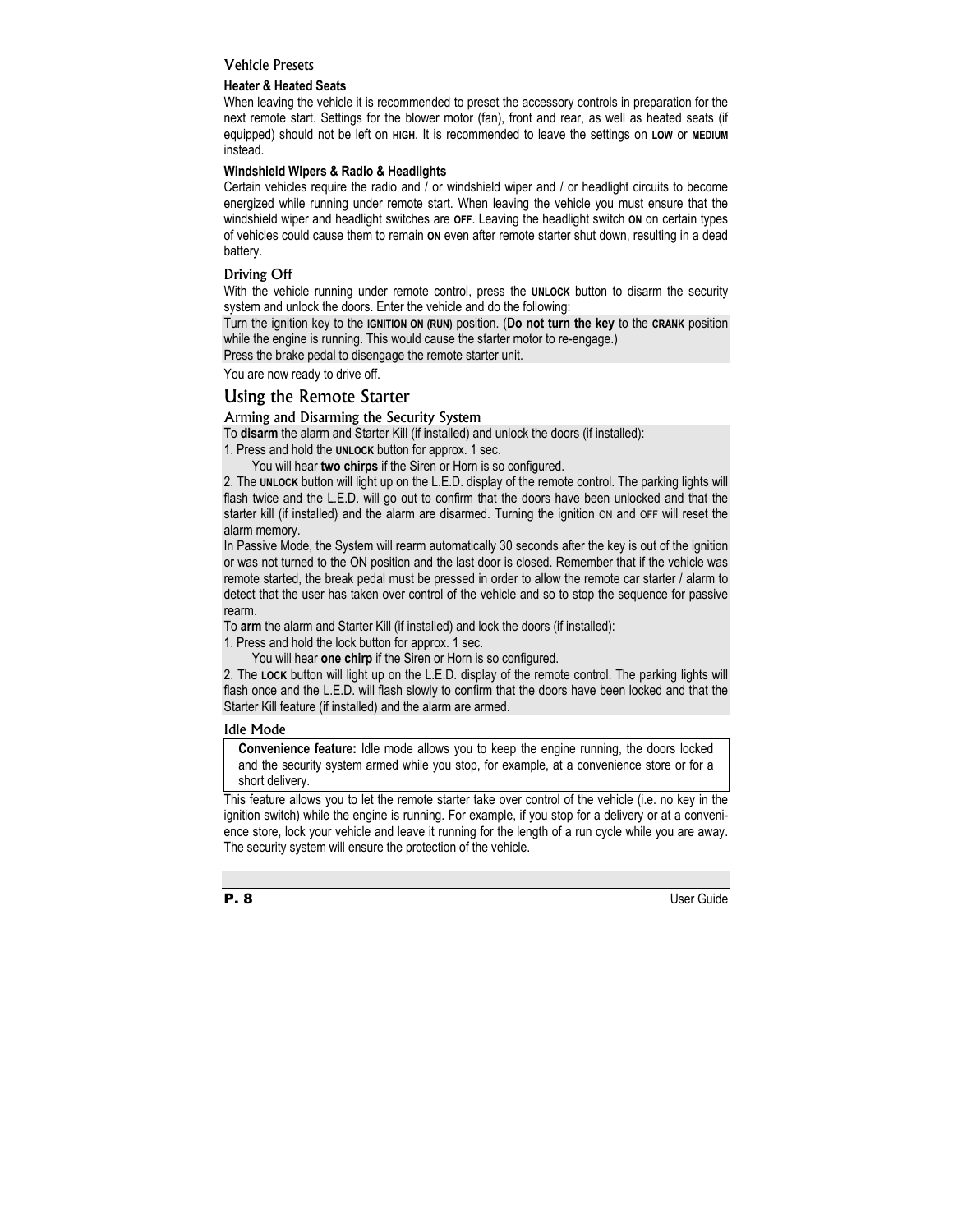## **To leave the vehicle in idle mode:**

- 1. With the engine running, press the **LOCK** or **UNLOCK** button (to unlock the doors) or the **START/STOP** button on the remote control until the parking lights come on.
- 2. Remove the key and exit the vehicle. The engine will go on running.
- 3. Lock the doors if needed.

The engine will go on running until the user re-enters the vehicle or until the expiration of the engine run time.

**Caution!!!** Do not leave children or pets unattended in a vehicle standing in Idle Mode.

#### Turbo Mode

If turbo mode is configured at installation, it will allow a turbocharger to idle down after the user leaves the vehicle: the unit will take over the vehicle and keep it running for 60 seconds (or until it is shut down by remote control), then shut down the engine.

#### **Proceed as follows to set the system to Turbo Mode:**

- 1. With the engine already running, press the **LOCK** button on the transmitter until the parking lights come **ON**.
- 2. Remove the ignition key from the ignition switch. The engine will go on running.
- 3. Exit the vehicle and close the door.
- 4. Press the **TRUNK** button to lock the doors; the engine will shut down after 60 seconds of Turbo Mode.

# Valet Mode

#### Valet Mode Using the Valet Switch (if installed)

When your vehicle is in valet mode, the remote starter functionalities are disabled. If the vehicle needs to be serviced, or if you park it indoors, the valet mode will prevent the engine from being remote-started accidentally.

#### **To put the system i n t o valet mode:**

1. Turn the ignition key to the **IGNITION ON (RUN)** position.

2. Within 3 sec., press the valet button.

The parking lights will flash three times to indicate that the vehicle is now in valet mode.

3. Turn the ignition key to **IGNITION OFF** position.

The L.E.D. will come **ON** solid.

#### **To take the system o u t o f valet mode:**

- 1. Turn the ignition key to the **IGNITION ON (RUN)** position.
- 2. Within 3 sec., press and release the valet button.

The parking lights will flash twice to indicate that the vehicle is now out of valet mode.

The L.E.D. will go **OUT**.

**Note**: Once valet mode is activated, the remote starter and alarm functions will be disabled.

#### Ignition Valet

This feature will allow you to remotely put your system into valet mode by using the ignition key instead of the valet button as above. Ignition valet can be used without a valet button installed.

#### **To put the system i n t o valet mode:**

Insert the ignition key into the ignition switch. Within 10 sec., turn the key 5 times successively into the **IGNITION ON / RUN** and **OFF** positions.

The parking lights will flash three times to indicate that the vehicle is now in valet mode. The L.E.D. will come **ON** solid.

#### **To take the system o u t o f valet mode:**

Insert the ignition key into the ignition switch. Within 10 sec., turn the key 5 times successively into the **IGNITION ON / RUN** and **OFF** positions.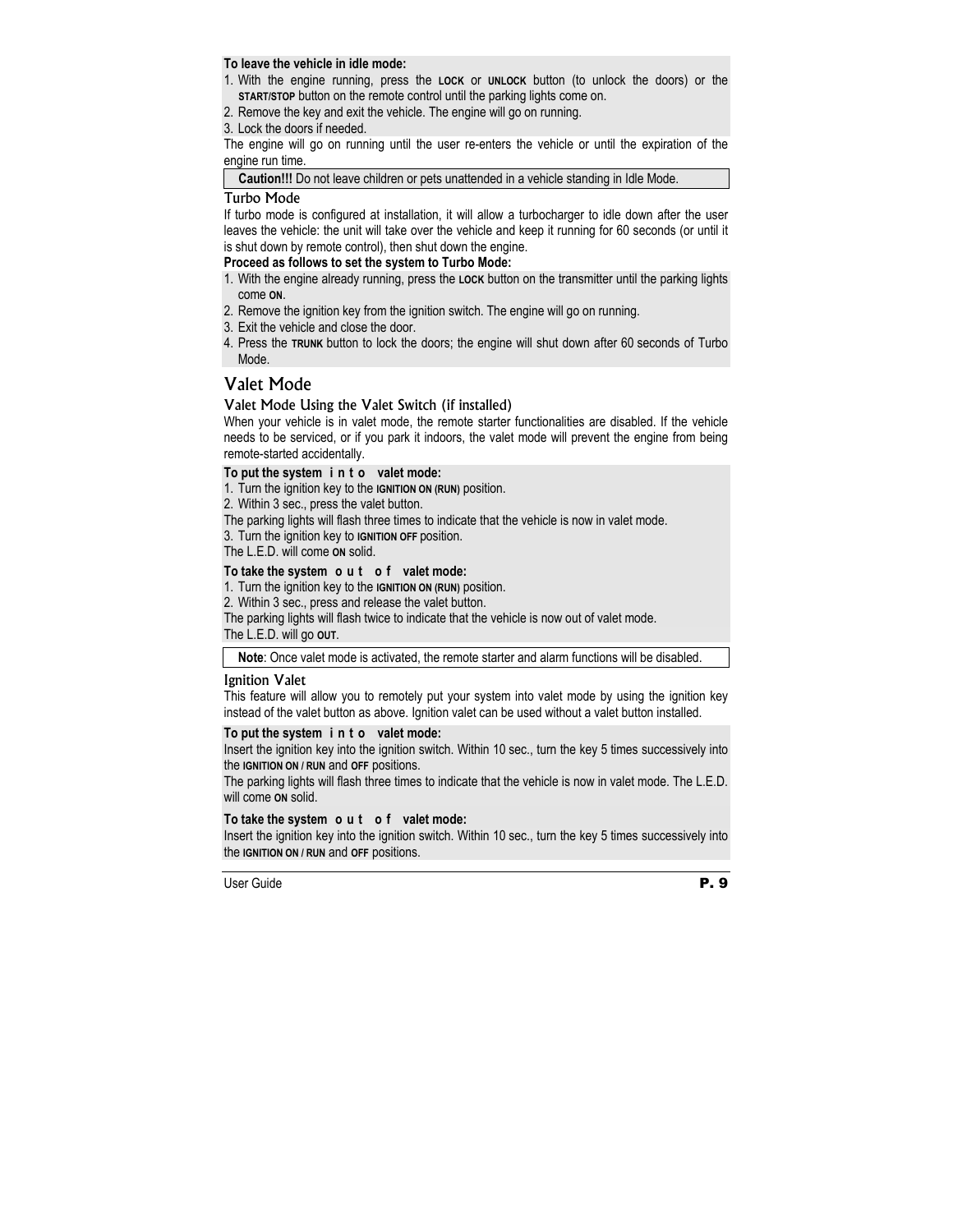The parking lights will flash twice to indicate that the vehicle is now out of valet mode. The L.E.D. will go out.

**Note**: Once valet mode is activated, the remote starter and alarm functions will be disabled.

## Remote Valet Mode

This feature will allow you to remotely put your system into valet mode by using the transmitter instead of the valet button as above.

## **Getting into valet mode**

- Hold the **UNLOCK** and **START/STOP** buttons simultaneously for 3 second.
- **The parking lights will flash 3 times.**

The LED will remain on solid.

#### **Getting out of valet mode**

- Hold the **UNLOCK** and **START/STOP** buttons simultaneously for 3 second.
- **The parking lights will flash 2 times.**

The LED will turn off.

**Note**: With the remote valet activated, the remote starter and alarm functions will be disabled.

#### "Home Valet<sup>TM"</sup> Mode

If configured at installation, this feature will remotely set the vehicle to a no-remote-start mode: if the vehicle is parked indoors there is no danger of it starting accidentally by remote control.

**Note:** Once the home valet mode is activated, the vehicle will not start by remote, but the alarm functions will still be active.

#### **To take the system i n t o home valet mode:**

- Press the **LOCK** or **UNLOCK** button.
- Within 3 seconds, press the **LOCK** and **START/STOP** buttons simultaneously until the parking lights go **out**

**To take the system o u t o f home valet mode:** 

• Turn the ignition key to the **IGNITION ON (RUN)** position.

The system will warn you if someone attempts to start your vehicle while it stands in home valet mode. The parking lights will:

- 1- Turn **ON** then **OFF**; then
- 2- Flash **twice**, pause; then
- 3- Flash **twice** again.

## Panic Mode

In an emergency situation, you can activate panic mode by pressing and holding the **SHIFT** button for 3 seconds until the alarm is activated and the parking lights start flashing. If the vehicle is under a remote start, the engine will shut down immediately.

You can stop the siren or horn by pressing the **LOCK** or **UNLOCK** button.

Or by pressing and holding the **SHIFT** button for 3 seconds.

Furthermore, the panic mode can be stop by activating one of the following three (3) features:

- a) Remote valet (pressing **UNLOCK** and **START/STOP** for 3 seconds)
- b) Ignition valet (turning the key inside the ignition switch from OFF to ON 5 times in a row)
- c) If the key is in the ignition and turned to the ON position, by pressing the valet switch (if included).

Panic Mode will automatically shut down after 30 sec.

#### Quick Lockout™

(Also called **secure panic**.) For fast protection in emergency situations, the system will **LOCK** all doors when you **press the brake pedal while you hear the sound signal**. (**Quick lockout** is only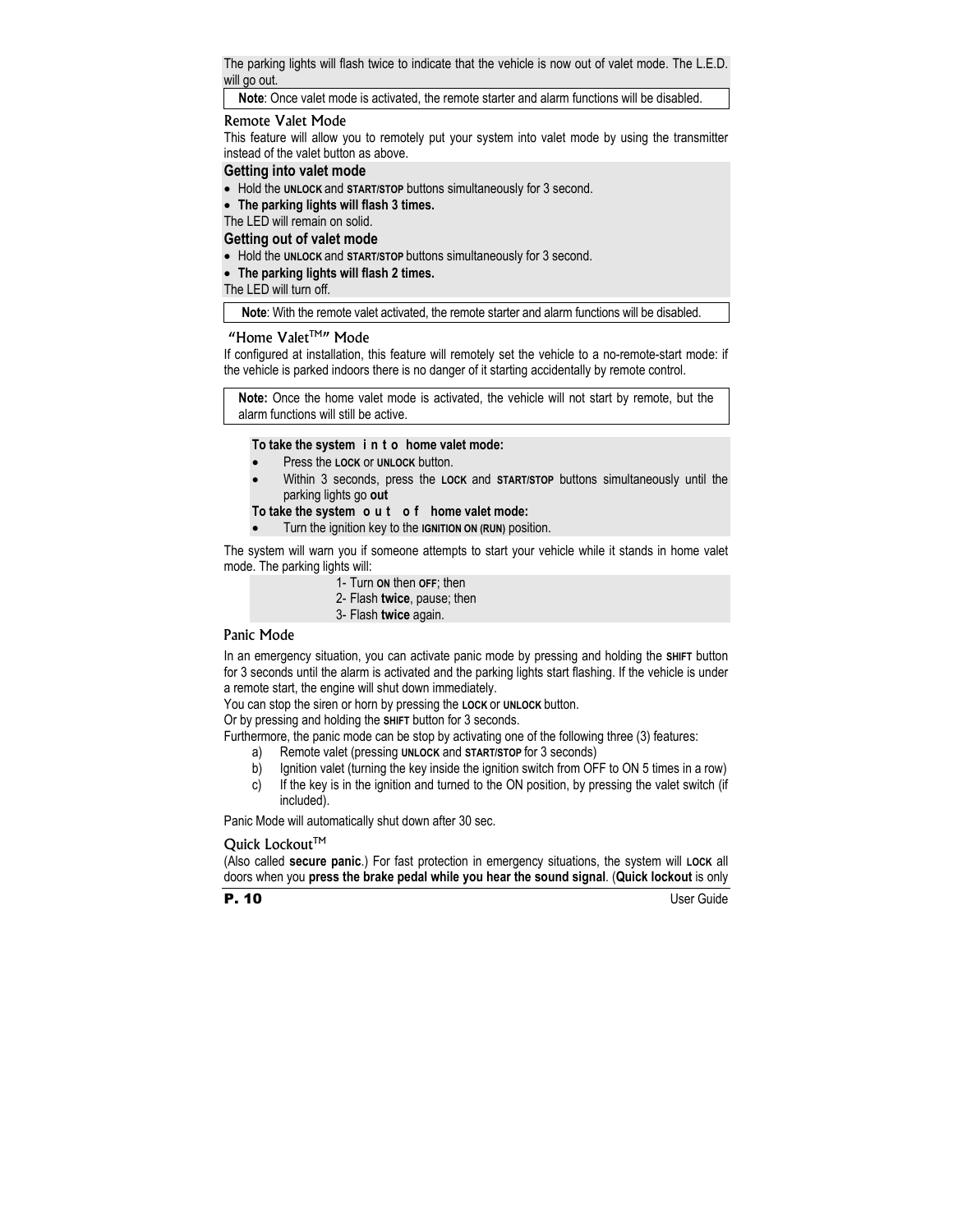available when **panic mode** has been set off.) For example: a person is pursued, or feels threatened, from a reasonable distance, he or she can disarm his or her vehicle by pressing then **UNLOCK** button. Still while approaching the vehicle, the **SHIFT** button must be pressed and held for 3 seconds. It is now possible to take possession of the vehicle by immediately pressing on the break pedal, therefore locking the doors. The vehicle is ready to start with key and the siren (or horn) is activated to discourage the attacker. The person can now leave safely and deactivate the Panic Mode by pressing the **LOCK** or **UNLOCK** button.

## Temporary Chirp Delete

To temporarily disable the chirp confirmations of the siren upon arming and disarming (e.g. in a quiet neighbourhood):

- 1. Press the **TRUNK** button.
- 2. Within 3 sec., press the **LOCK** or **UNLOCK** button to arm or disarm without any chirps.

## Cold Weather Mode

When cold weather mode is active, the engine starts every 2 hours and runs for 3 minutes (or for 8 or 20 minutes with diesel engines). Cold weather mode automatically ends after 24 hours.

#### **To enter Cold Weather Mode:**

• Press the **SHIFT** button and then the **START/STOP for 3 seconds**.

There will be two (2) beeps and the parking lights will flash three (3) times.

#### **To exit Cold Weather Mode, do any one of the following actions:**

- Open the hood.
- Start the engine by remote.
- Turn the ignition key to the **IGNITION ON (RUN)** position.

• Press the **SHIFT** button and then the **START/STOP** button for three seconds.

There will be one (1) beep and the parking lights will flash once.

#### **To verify whether the system is in cold weather mode:**

Press and release the brake pedal:

If the vehicle is in cold weather mode, the parking lights will stay on while the pedal is pressed.

# Advanced Features: Installation-programmable Options

The remote starter was designed with flexibility and OEM integration in mind. With its programmable options, this unit can single-handedly control nearly any electrical system in your vehicle.

**Caution:** The programming of your system should be left to a professional. Changing any one of the settings may affect the operation of your remote starter.

#### **The installation-programmable options are as follows:**

Passive or Active Arming Remote Door Locks Priority Door Access Ignition-controlled Door Locks lanition Re-lock Relock Secure Lock Remote Trunk Release

Starter Kill / Anti-grind feature Horn Chirp Timing Safe Start Home Valet TM Turbo Mode Engine Run Time Extended run time Multi-car Operation

## Passive or Active Arming

The security system and the starter kill can be configured either to passive mode (so as to arm automatically) or active mode (so as to require user intervention for arming). By default, your remote starter is configured to **passive mode**. In passive mode, the starter kill will automatically arm **30 seconds** after the last door is closed. The remote starter will not arm if a door is left open, or if you re-open a door within the 30-second delay. Please note that when pressing the **TRUNK**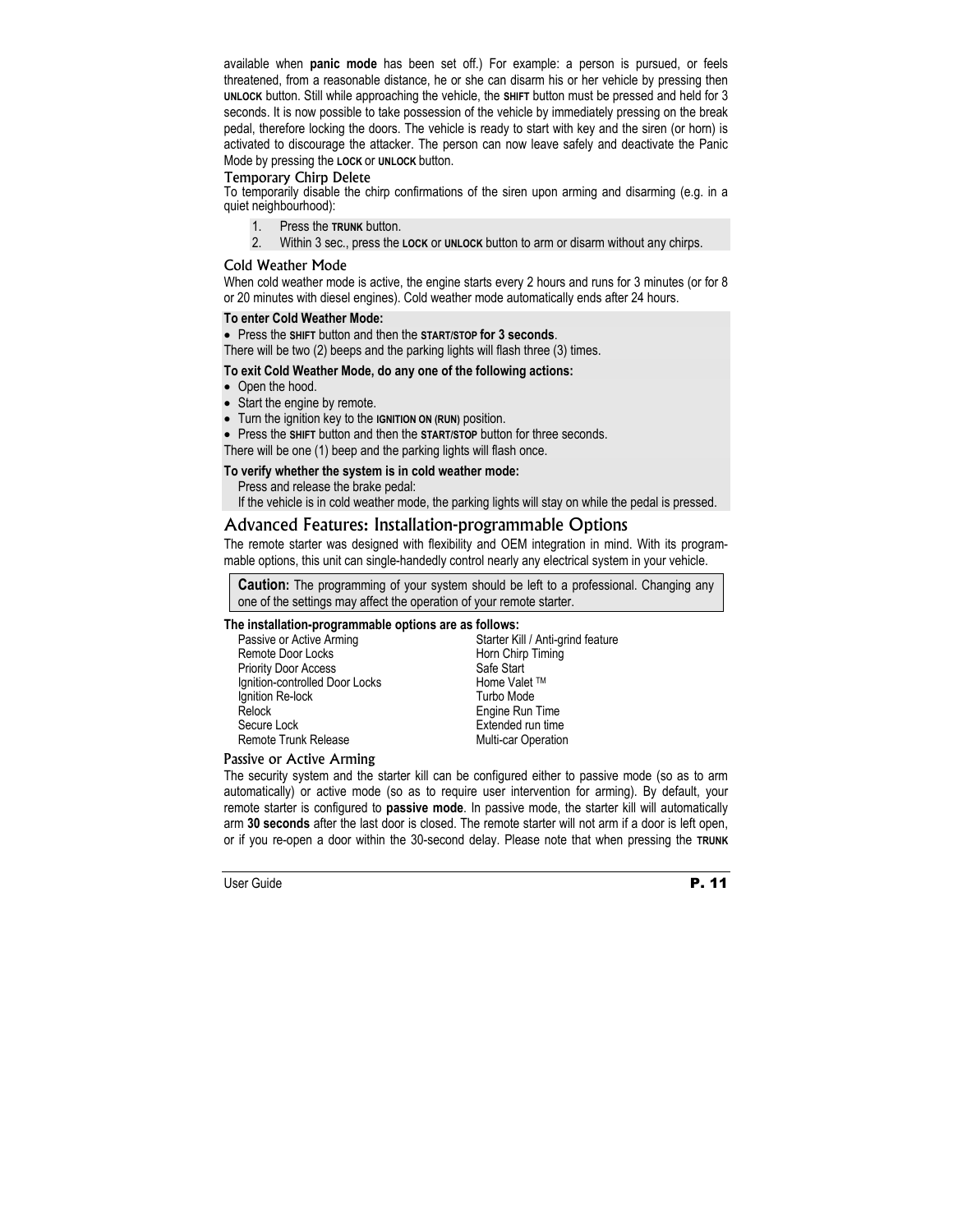button, the trunk will open and the security system will disarm. If your vehicle is in passive mode, the security system will rearm after a 30-second delay, after the last door, trunk or hood is closed.

**Important note:** When the system re-arms automatically or if there is an alarm condition, you can disarm the system by simply pressing the **UNLOCK** button.

#### Remote Door Locks

If your remote starter was installed with the remote door locks option, you will have the convenience of remote keyless entry.

#### Priority Door Access

If the remote door locks option is installed on your vehicle, this safety feature allows you to unlock solely the driver's door with a single press of the **UNLOCK** button on the transmitter; upon a second press of the **UNLOCK** button, all the other doors will unlock.

#### Ignition-Controlled Door Locks and Relock

This is an added security feature. If your remote starter was installed with the ignition-controlled door locks option, the doors will automatically be locked as soon as the ignition key is turned to the **IGNITION ON (RUN)** position while the brakes are pressed. The remote car starter will also lock any door that was unlocked and opened and closed again the next time the break pedal is pressed. When the key is turned to the **OFF** position, the doors will automatically be unlocked.

#### Relock

If you unlock the doors with the remote transmitter, but do not open any doors, hood or trunk, or turn ignition within 30 seconds, the doors will automatically relock and rearm the system.

**Note:** When the system is in **active arming** mode and the **relock** mode is enabled, the doors will relock but the system will not rearm.

#### Secure Lock

Before it can remote-start your vehicle, the remote starter must first disarm the factory security system. The secure lock feature may be required on certain vehicle models with factory security systems that automatically unlock the doors when the security system is disarmed.

To keep your vehicle protected when the factory security system is disarmed for a remote start, secure lock will relock your doors as soon as the vehicle has started. Once the engine run cycle ends, secure lock will rearm your factory security system.

#### Remote Trunk Release

If your system was installed with the remote trunk release option, you can open your trunk by pressing the **TRUNK** button. There will be one beep and LED #3 will flash 3 times.

**Note:** When pressing the **TRUNK** button, the **TRUNK** will open and the security system will disarm. If your vehicle is in passive mode, the security will rearm after a 30-sec. Delay, after the trunk is closed.

#### The Starter Kill and the Anti-grind Feature

With this added security feature, the system will prevent your vehicle from starting with the ignition key when the security system is armed. If your remote starter was installed with the starter kill option, one will not be able to start your vehicle with the key unless the system has been unlocked and disarmed first, or put into valet mode.

**Note:** If the starter kill is installed, your vehicle will benefit from a protection against starter motor damage that could occur after remote-starting the engine should the user, by force of habit, turn the ignition key to the **CRANK** position.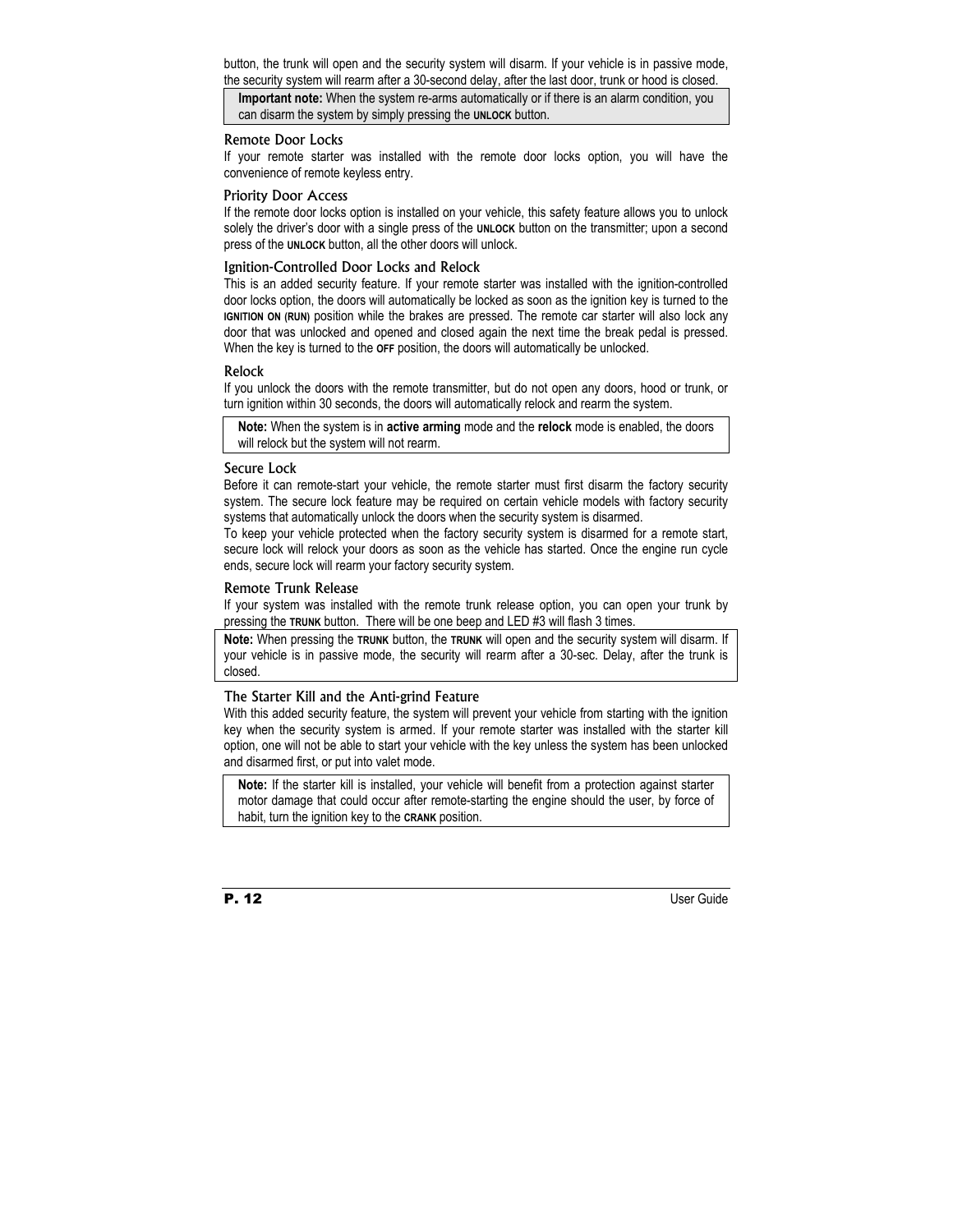## Safe Start

If this feature is enabled, the user must press the **START/STOP** button 2 times within 3 seconds to remote-start the vehicle. This will eliminate accidental remote starts, e.g. when children are playing with the transmitter.

If **swap start mode** is selected, to remote-start your vehicle, press the **LOCK** and **UNLOCK** buttons simultaneously. The **AUX 2** output can be activated by pressing the **START/STOP** button.

## Home Valet ™

If this feature is installed, the user will have the possibility to remotely set the vehicle to a noremote-start mode, but the alarm functions will still be active.

#### Turbo Mode

When left in turbo mode, the remote starter will keep the engine running for 60 seconds before shutting it down. This is to allow a turbocharger to idle down after the user leaves the vehicle.

#### Engine Run Time

If you have a gas engine, your remote starter can be programmed to run the engine for 3, 15, or 25 minutes (15 minutes by default). If you have a diesel engine, the remote starter can be programmed to run the engine for 8, 20, or 30 minutes (20 minutes default).

#### Extended Run Time

While the vehicle is running under a remote start, **pressing and holding the START/STOP button for more than 3 seconds** will reset the run time counter to zero and restart the run time cycle from the beginning. There will be one beep — a pause— three more beeps; the parking lights will flash three times. **The extended run time procedure can only be carried out once per remote start.**  To stop the vehicle, at any moment, simply press the **START/STOP** button.

**Example:** If your remote car starter is programmed for a run time of 4 minutes and your vehicle has been running for 3 minutes already, pressing the **START/STOP** button will reset the counter to zero and allow the engine to run for another cycle (in this case, 4 minutes).

#### Multi-car Operation

This option allows the owner of two vehicles, both equipped with the same remote starter model, to control both systems with a single remote control. To control the second vehicle:

| Press TRUNK + START/STOP simultaneously:  STOP |  |
|------------------------------------------------|--|
|                                                |  |

Or

Note: In order to access the 2<sup>nd</sup> car operations with the companion remote, Shift button must be pressed twice quickly and then one more time followed by **LOCK, UNLOCK, TRUNK** or **START**/**STOP**.

**Note:** If the multi-level features have been modified from their default state by your installer, the **SHIFT** button may have to be pressed twice, three or four times, according to the option you chose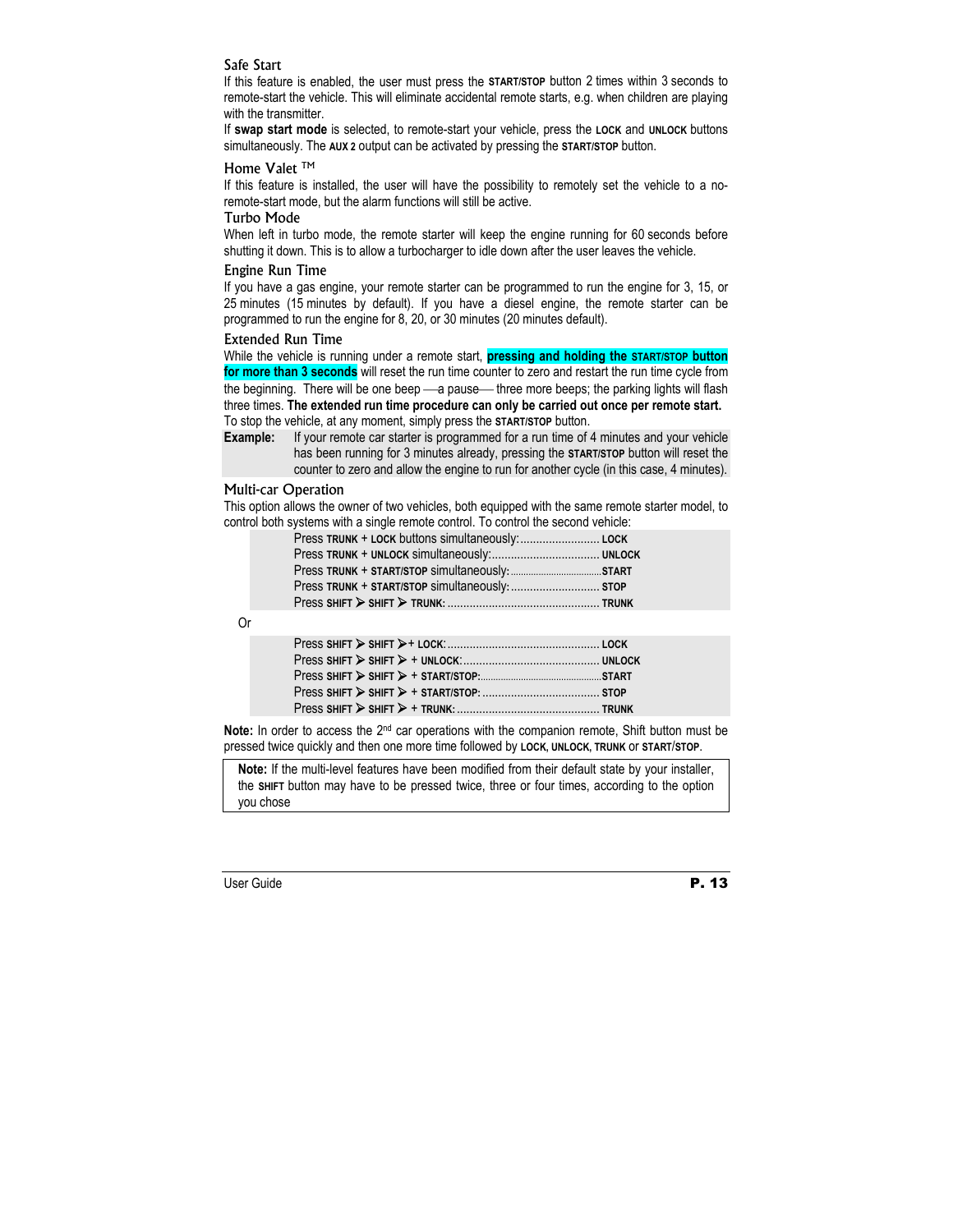#### Shock Sense, Warn-away Sense

(Both enabled by default.) Your System will react to a full shock by triggering the alarm; it can also respond to a lighter shock (30 % of the strength of a full shock) by giving a **warn-away** (without triggering an alarm condition).

**Note:** After a remote start, although the shock sensor is disabled, all the other alarmtriggering zones, such as the doors, the trunk or the hood, may still trigger an alarm.

#### Siren or Horn Chirps

(**ON** by default.) The siren will chirp to confirm basic operations on the System:

By default, upon **locking** the doors the siren will give **one chirp** if no protection zone is active. If a **zone is active** as the doors are being **locked**, the siren will give **three chirps**.

When the doors are being **unlocked**, the siren will give **two chirps** if no intrusion was detected.

If an **intrusion was detected**, as the doors are being **unlocked** the siren will give **four chirps**. The system can alternatively be set to:

**Warning Mode:** no chirp during lock/unlock…

unless a zone is active when locking, in which case there will be 3 chirp upon locking or unless the alarm was triggered, in which case there will be 4 chirps when unlocking);

**Open Zone Notification Mode:** 3 warning chirps if a door is left open 10 sec. after arming.

**No Chirp:** the siren will not chirp under any circumstance.

#### Disarmed Notification

(Off by default.) This feature will notify the user when the vehicle was left disarmed: after the engine is shut down (with the key removed) and all doors are closed, the siren will chirp once after a 10-sec. notification delay to warn the user that the vehicle was left unprotected. The notification can be avoided by pressing the **LOCK** or **UNLOCK** button on the transmitter.

The user will likewise be notified after the System is disarmed using the transmitter.

#### Car Finder

(Enabled by default.) When enabled, the Car Finder option will help you locate your vehicle by generating a pulsating signal through the horn or the siren. To hear the signal, press **LOCK** and **UNLOCK** simultaneously. This will cause one chirp and one flash of the lights every time you repeat the sequence.

#### Flashing LED

There are three programmable options regarding the flashing LED:

- i. **Active arming**: the LED flashes normally.
- ii. **Passive arming**: the LED flashes at an accelerated pace during the countdown before the activation of the starter kill and the security system. Once the starter kill and the security system are armed, the LED will flash at a slower pace.
- iii. **Valet Mode**: the LED will remain on but will not flash.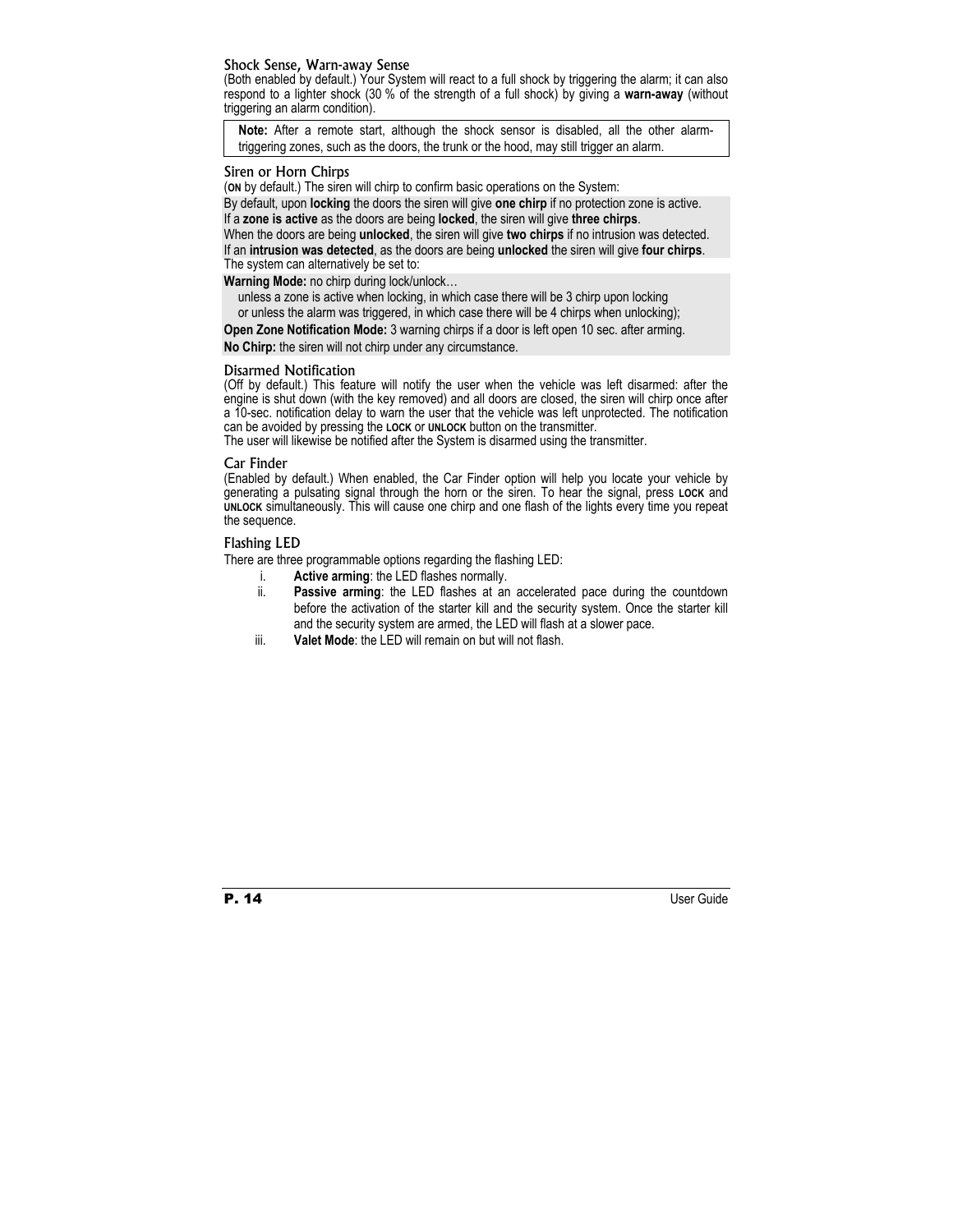# Troubleshooting Transmitting Range

Many factors may affect the operating range of the transmitter. Some of these are:

- The condition of the battery in the transmitter.
- The operating environment (for example: downtown radio-frequency noise, airports, cellular phone towers…)
- Metal: any type of metal will affect operating range. This includes the metal in the car.
- The shape of the vehicle can affect range as well; vans in general have an especially poor range.
- The shape of the roof and A-pillars brings about considerable radio-frequency deflection (in this case the signal from the remote control). As a result, the direction in which the vehicle is facing in relation to the remote control can affect the range. Straight on – standing in front of the vehicle – generally gives you the greatest range; the second best performance is from the back. Using the remote control from either side of the vehicle will usually give the lowest range.
- The range will be significantly lower in a crowded parking lot than in open space.
- Always hold the transmitter high, approximately at shoulder height. Holding the transmitter against your chin will also increase your range: your head acts as an antenna.
- The operating range will be somewhat lower on vehicles equipped with an aftermarket or factory alarm.

# Intrusion Codes through the LED Light

If there has been an intrusion in the vehicle while it was locked and armed, the LED will provide an intrusion code matching the type of the intrusion that took place. Disarm the alarm (**UNLOCK**) to identify the intrusion. The LED intrusion codes are flashed in continuous loops:

| $2x =$ Doors intrusion | $5x =$ Panic    |
|------------------------|-----------------|
| $3x =$ Shock Sense     | $6x =$ Ignition |
| $4x = Hood$            | $7x = Trunk$    |

The alarm diagnostic by LED projects a LED flash sequence immediately after disarming and will remain in that state of alarm memory until the ignition is turned ON.

| <b>Chirps</b>                | <b>Description</b>                                                                                                                                                                         |
|------------------------------|--------------------------------------------------------------------------------------------------------------------------------------------------------------------------------------------|
|                              | Doors locked, alarm and starter kill armed.<br>$\bullet$<br><b>LOCK</b> confirmation.<br>Entering mode 1 in the programming centre.<br>Disarmed notification<br>٠                          |
| 2                            | Doors unlocked, alarm and starter kill disarmed.<br>$\bullet$<br>Transmitter programmed.<br>$\bullet$<br>Entering mode 2 in the programming centre.<br>$\bullet$                           |
| 3                            | LOCK and arm while a zone is left unprotected.<br>$\bullet$<br>Entering mode 3 in the programming centre.<br>$\bullet$<br>Door zone left unprotected.<br>$\bullet$                         |
| 4                            | <b>UNLOCK</b> and disarm: an intrusion was detected (in warning chirps mode or full<br>chirps mode).<br>Entering tach-programming mode.<br>Entering mode 4 in the programming centre.<br>٠ |
| 5                            | Siren or horn chirp timing adjustment<br>$\bullet$                                                                                                                                         |
| Constant up to<br>60 seconds | In siren or horn mode: alarm condition generated by an intrusion, by panic mode or<br>٠<br>when the system is powered up. The siren or horn will sound for 60 sec.                         |

# Diagnostics – Chirps Table